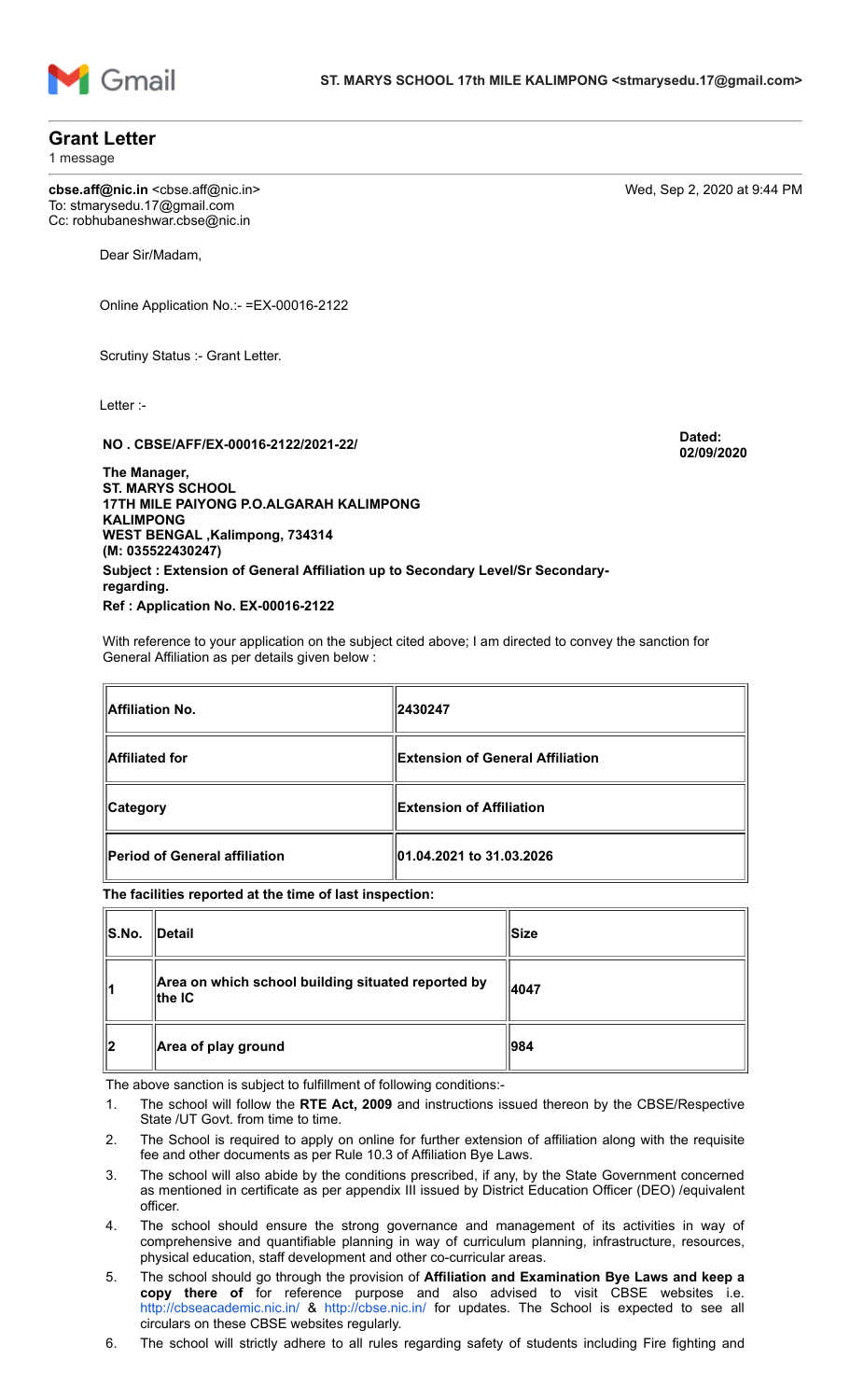Transportation, etc. Further, school will provide adequate facilities for potable drinking water and clean healthy and hygienic toilets with washing facilities for boys and girls separately in proportion to the number of students.

- 7. **Admission to the school** is to be restricted as per relevant rules of Examination Bye-laws and rule 2.4.5, 2.6.5, 7.1, 7.2, 8.4.2, 8.4.10 & other relevant rules of Affiliation bye laws.
- 8. The school is required to follow rule No.2.4.7 and 2.4.8 of Affiliation Bye Laws regarding Books and Quality of Education.
- 9. The number of sections of the school shall be restricted to **14** as per the number of class rooms reported during inspection and further increase shall be subject to specific approval of the Board on the basis of the request of the school as per affiliation bye laws.
- 10. The school shall be solely responsible for any legal consequences arising out of the use of school name/logo/society/trust or any other identity related to running of school affiliated to CBSE. The school shall also be liable to bear all legal charges incurred by the Board, if any, arising out of these circumstances.
- 11. The school must strive to promote conservation of environment on their campus through rain water harvesting, segregation of waste at source, recycling of organic waste, proper disposal of waste including electronic waste, use of energy saving and energy efficient electrical equipment, greening of campus, use of solar energy, education and awareness amongst children on environment conservation and cleanliness etc.
- 12. The school shall submit their information through Online Affiliated School Information System (OASIS) as per details given in circular no. affiliation-06/2018 dated 24.04.2018. Link for OASIS is available on Board's website: [www.cbse.nic.in](http://www.cbse.nic.in/).
- 13. The optimum Section teacher ratio of 1:1.5 as well as student teacher ratio of 30:1 is to be maintained to teach various subjects and school shall appoint qualified and trained teaching staff on regular basis as per provisions of Affiliation Bye Laws of the Board.
- 14. Every affiliated school shall sponsor regularly its bonafide and eligible students in Boards Class X and Class XII examinations from the year mentioned while granting affiliation/upgradation regularly without break or inform with reasons thereof in writing well in time about the non-sponsoring of the candidates.
- 15. Running of **coaching institutions** in the school premises in the pretext of providing coaching to the students for various examinations is not permitted by the Board. Strict action would be taken on defaulters.
- 16. The Manager and the Principal of the school shall be jointly responsible for the authenticity of the online/offline documents/ information/data submitted by the School to the Board.
- 17. The school authorities are required to acquaint themselves with all the rules contained in Affiliation & Examination Bye-laws and circulars/guidelines/ notification issued by the Board from time to time. Any laxity in following rules/instructions of the Board will lead to action against school as per Chapter 12 of Affiliation Bye-laws-2018.
- 18. The school is required to renew all mandatory certificates from time to time & shall abide by the conditions laid herein.
- 19. The school shall be responsible to comply immediately with the conditions mentioned in the grant letter and shall also maintain record of certificates, compliance, data and other records / information and shall be fully responsible to produce all such records before Board when asked for failing which necessary action shall be taken as per Affiliation-Bye-Laws.

## **Joint Secretary(Affiliation)**

\* It may be clearly stated in Grant letter that Extension is purely based on details submitted by School in the online application/compliance and the School shall be held responsible for genuineness of information / documents / data submitted, if found otherwise the school shall invite liable for suitable action as per affiliation Bye laws-2018. The Grant letter of Extension of Affiliation may be amended accordingly.

\* 01 teacher is short, whereas the school is required to appoint all the teachers (on permanent basis instead of adhoc) who are trained and qualified as per provisions of Affiliation Bye-Laws of the Board to maintain section teacher ratio i.e. 1.5 teachers per section at each level.

\* The school is required to submit FDR of reserve fund in the joint names of the Principal of the school and Managing Trustee/Member of the Society/trust/ Company etc. running the school according to the strength of the students/norms of the Affiliation Bye-Laws of the Board and submit a copy of the same.

\* The school is required to constitute the School Managing Committee as per the provisions of Affiliation Bye-laws of the Board.

Joint Secretary

Encl: as stated above.

.

To view detailed letter visit our website. If letter is not placed within 10 days, register your request for letter at [cbse.aff@nic.in.](mailto:cbse.aff@nic.in)